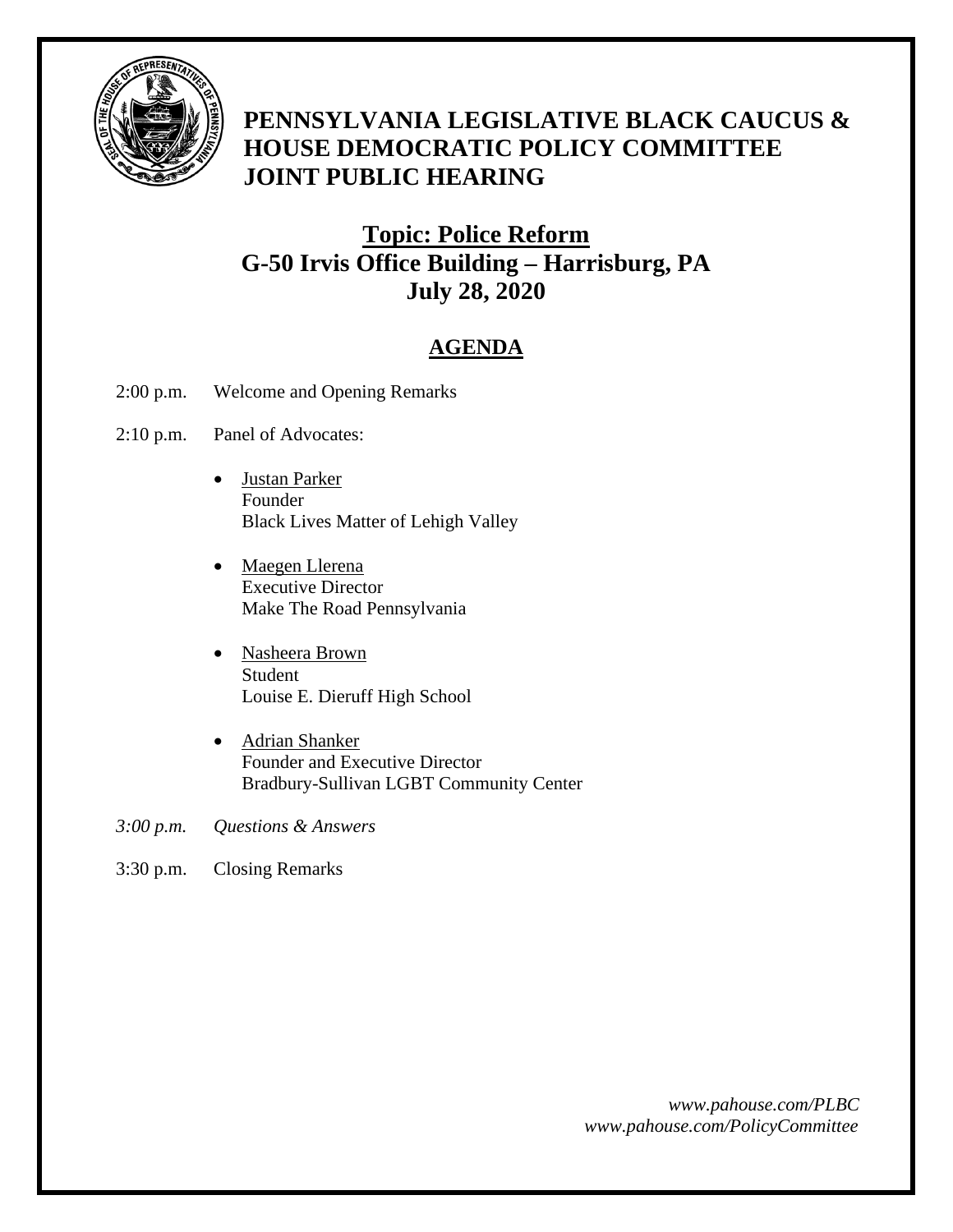To the honorable representative Mike Sturla and all members of the Democratic Policy Committee, I would like to thank you for the opportunity to speak in this public hearing today on police reform.

My name is Justan Parker, founder of Black Lives Matter Lehigh Valley, born in Scranton Pennsylvania and a resident of Allentown, PA since the age of 5.

This public hearing today on Police Reform is a conversation on policy change and legislation that is needed here in Pennsylvania. Across large cities and small towns, citizens are finally speaking up and taking action on what we view to be a flawed police system.

On Saturday July 11th, just 9 days after its use of force policy was made public, officers from the Allentown Police Department arrested a resident who they claimed was exhibiting erratic behavior and was vomiting and staggering on the St Luke's hospital sidewalk.

He was initially on his knees with his arms stretched out almost pleading as the officers approached. He was tripped, almost fell face first, handcuffed, and had a knee placed on his head and neck area while his neck lay in a position between the curb and the street.

These officers were cleared by an investigation completed by our very own district attorney's office, Jim Martin.

Case closed in their opinion.

We are calling on our elected officials to introduce legislation pertaining to the following items:

1: All police department use of force policies and use of force continuums should be required to be made public. The residents and citizens should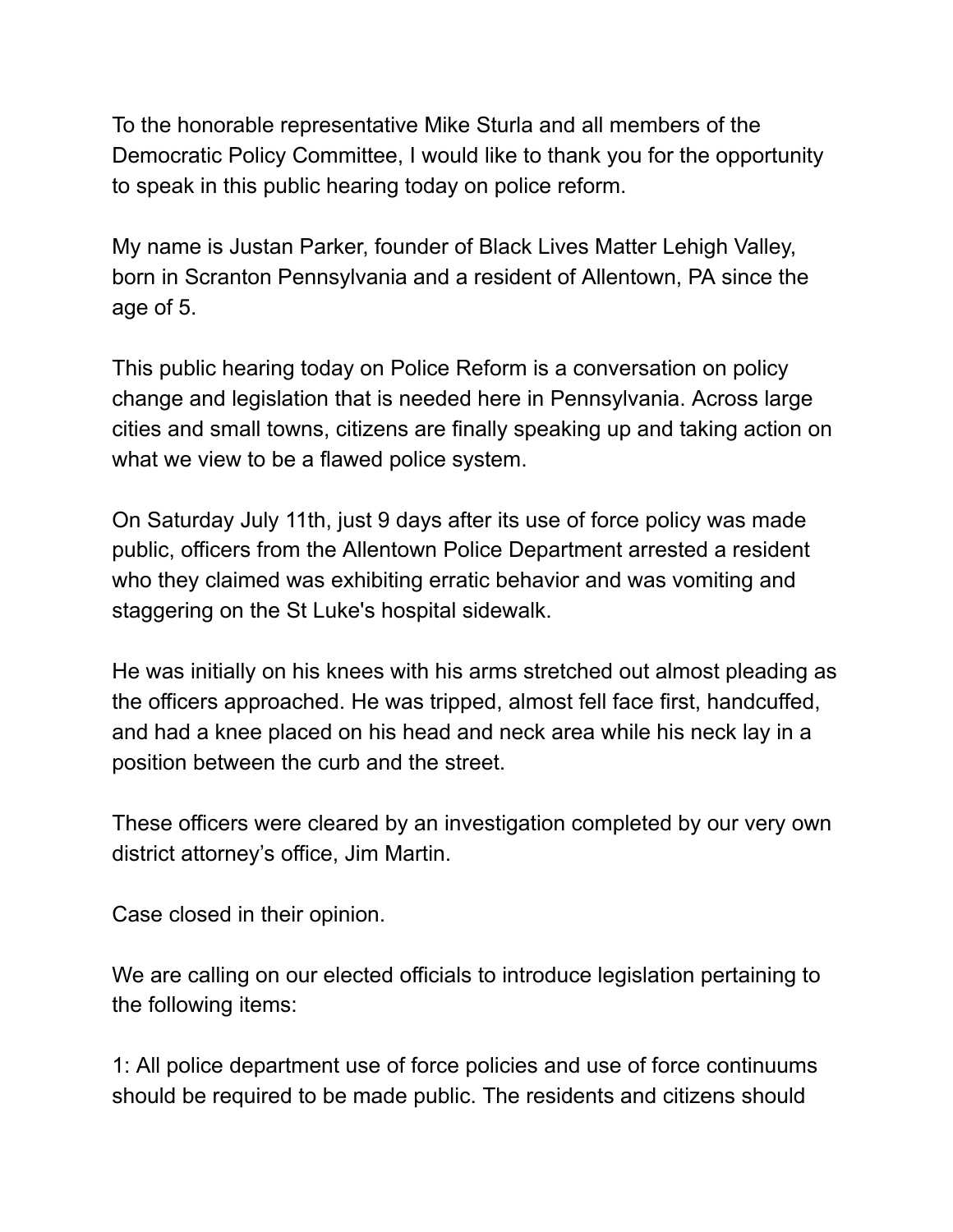have access to the extents and limitations of their interactions with police officers.

2: Accountability factors must be mandated within these use of force policies and the police department itself to ensure the well being of Pennsylvania residents is of the utmost importance.

### These include:

- A state and local inter-department database which will list all criminal, civil, and ethics complaints that are substantiated. This would prevent officers from "cop hopping" to other departments and causing further destruction within the community.
- An update to the investigation process when an officer is accused of abusing the use of force policy or any ethics issue while on duty. This would call for an immediate suspension of said officer until an independent investigation was completed. This is common practice in other areas of business and should not be an exception, especially when a citizen's life could be at stake.
- Reinvesting funding back into the community and away from already excessive police budgets. Police officers should be first responders to real 911 emergencies such as rape, murder, burglary, etc.
- They should NOT be first responders for mental health calls, social calls, disputes between neighbors, etc. We're not asking for additional training for officers in these fields nor are we asking that they be paired with social workers or mental health advocates. These are real life situations in which a "buddy system" is not the solution.
- Reallocated funding should be used to address housing first initiatives for our unsheltered neighbors, local organizations and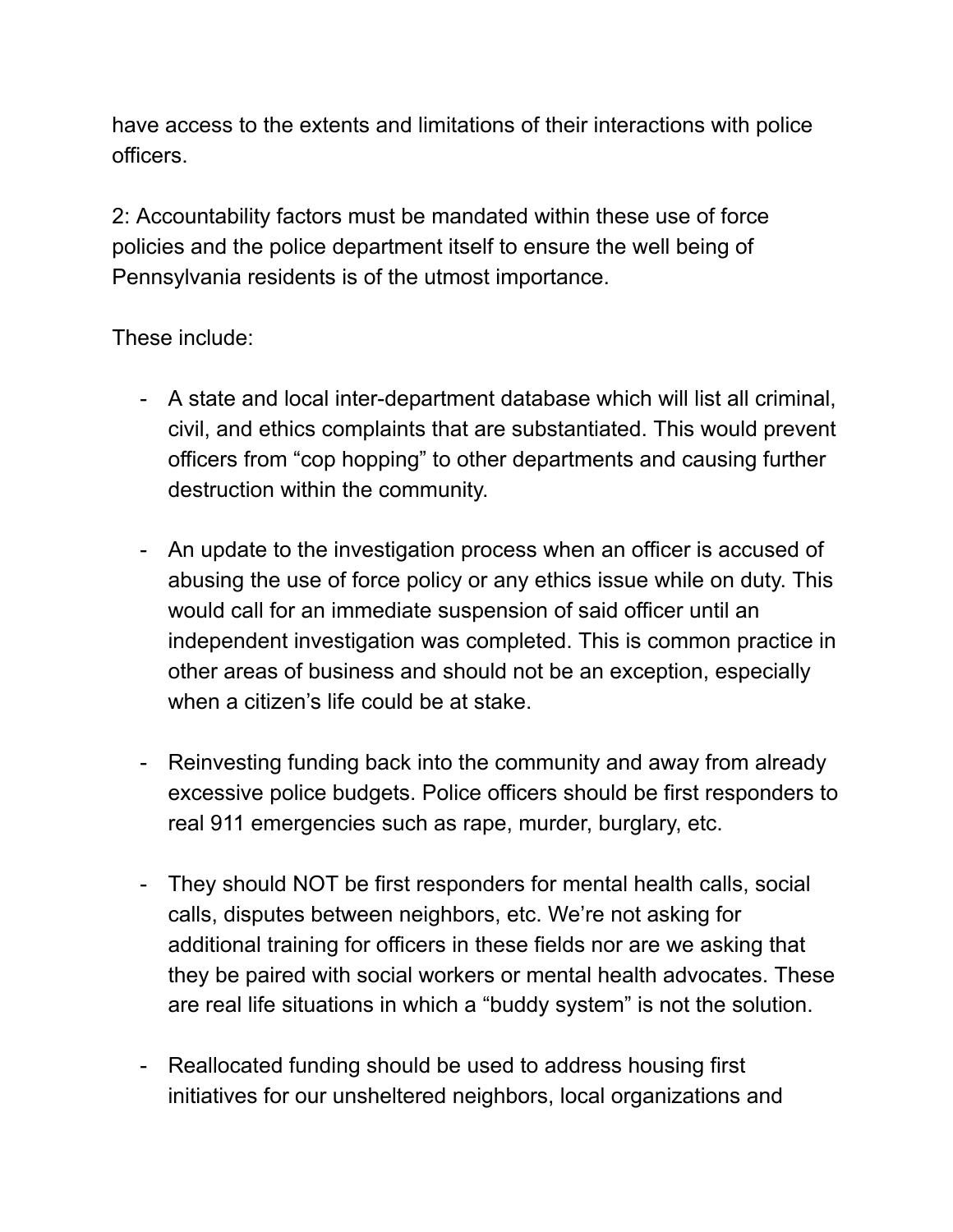groups to ensure our children have a safe space where they can socialize, interact, and start the process of building better communities, ensuring that protections are in place for members of the LGBTQ community, and putting more resources back into our schools and our neighborhoods.

- Reallocated funding should also be put back into schools. The job title "School Resource Officer" floats around throughout the state and it's confusing as to why we're not just calling them police officers in schools. A school resource officer to me and many others is a guidance counselor, a social worker, even a pastor. It's more resources, not more cops who would introduce a majority of black and brown children into the criminal justice system. Our school board, specifically in Allentown, has not addressed the issue so we're bringing the awareness to the state level.
- Localities should be incentivized and graded for their efforts on the above. Funding and a letter grade would be provided on either a quarterly or calendar budget basis. The letter grade should be made available on their public website. Low or failing grades would require an action plan that the city commits to in order to increase their grade and/or funding.
- Lastly, we need your help in making police union contracts public. These contracts, and the influence that comes with them, place an unfair set of standards for cops over civilians. In cases where there is misconduct or ethics violations, it is a hard sell on the residents of Pennsylvania that there would be additional protections for law enforcement from investigation and prosecution. Police Unions weaken accountability which goes against police reform and the very reason that we are here today.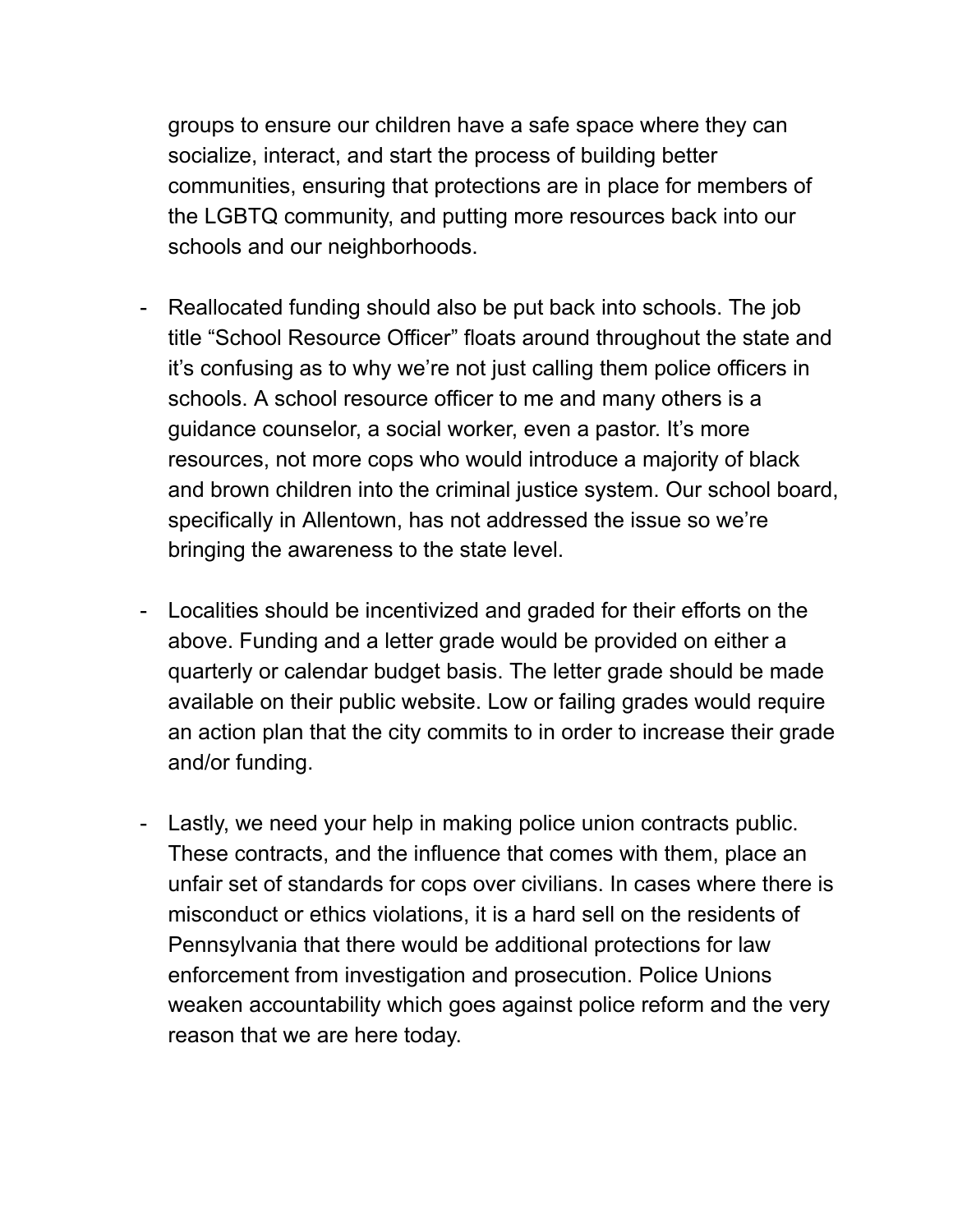I thank you for your time today and I truly hope that real change and action will take place from this hearing.

Justan Parker Black Lives Matter Lehigh Valley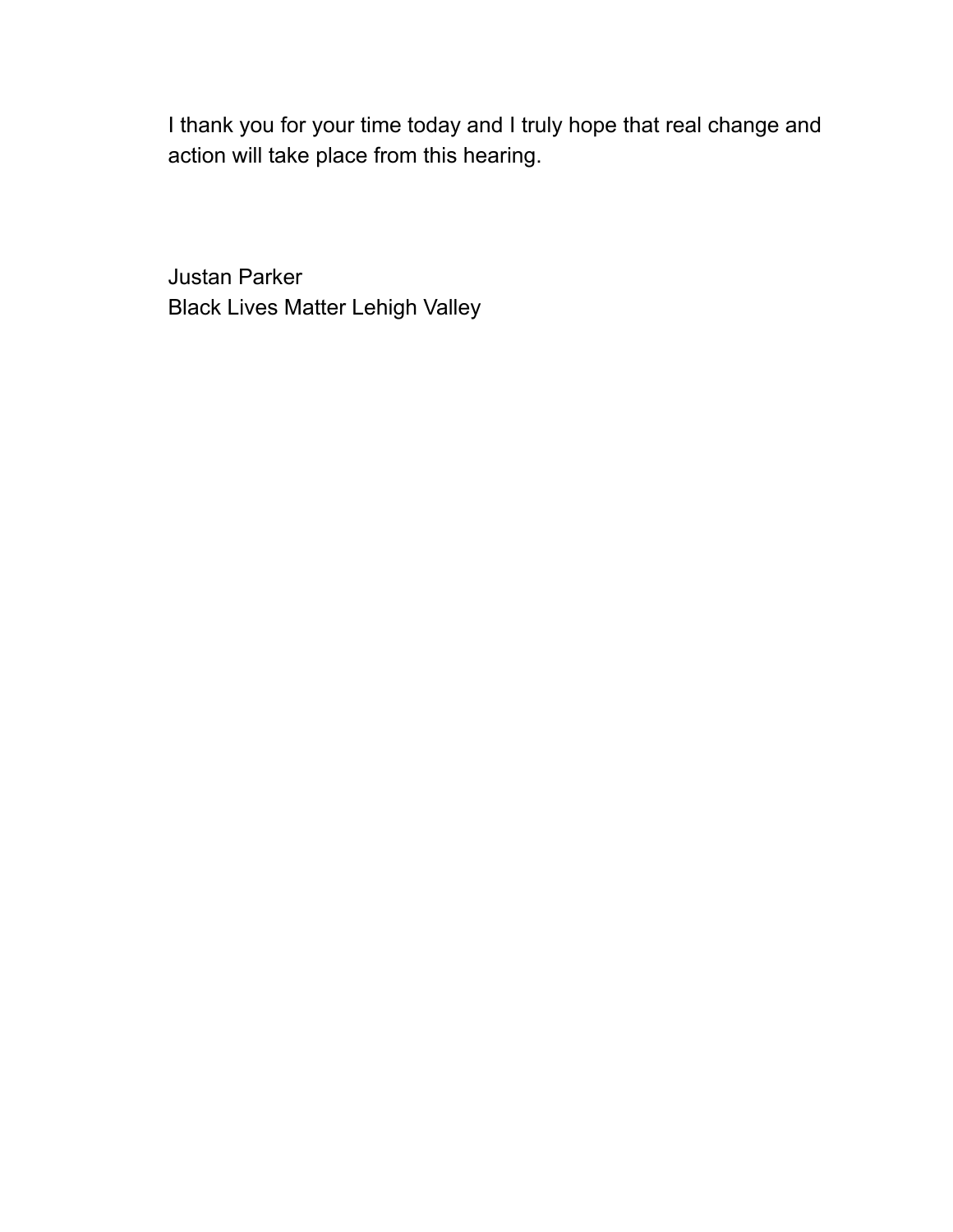PA House of Representatives Democratic Policy Committee and Legislative Black Caucus Hearing on Police Reform -- July 28, 2020

#### **TESTIMONY OF ADRIAN SHANKER EXECUTIVE DIRECTOR, BRADBURY-SULLIVAN LGBT COMMUNITY CENTER**

Chairman Sturla, Chairman Kinsey, Rep. Schweyer, and Members of the House Democratic Policy Committee and the Legislative Black Caucus:

Bradbury-Sullivan LGBT Community Center provides arts, health, youth, and pride programs to celebrate and support LGBT people in the Lehigh Valley. Nationally, June is Pride month, in recognition and remembrance of the riots at Stonewall Inn in New York City in June 1969. These riots were a direct response to police raids and police brutality. So it was at the same time when many in the LGBT community were attending virtual pride celebrations that a police officer in Minneapolis murdered George Floyd utilizing a barbaric neck restraint.

While Pride today is often seen as a celebration of how far the movement for LGBT liberation has come in 50 years, this year June was a clear reminder of the roots of our protest against police violence.

Only a few weeks after the murder of George Floyd, an Allentown, PA police officer used a knee-on-the-neck restraint against a person who was already handcuffed outside of a hospital. Two other officers assisted. Two nurses from the hospital helped. An internal investigation from the police department and from the district attorney both cleared the officer. Nobody was held accountable for this clear act of police violence. The legislature should pass legislation mandating external review by the Attorney General's office of any investigation of police misconduct.

Today, police violence disparately impacts black men. Scholar and activist Melanie Kaye/Kantrowitz once wrote that "solidarity is the political version of love." In solidarity with Black Americans, LGBT people of all colors condemn this violence and ask the Pennsylvania legislature to enact transformative changes in policing. These changes are necessary to support Black lives in Pennsylvania.

The Pennsylvania Legislature should mandate that all police union contracts are made public, and that officers are held personally liable for excessive force. Police officers should not be shielded from accountability for their actions.

The Pennsylvania Legislature should incentivize cities to decrease their police force through grants for community-based violence prevention responses that are made available only when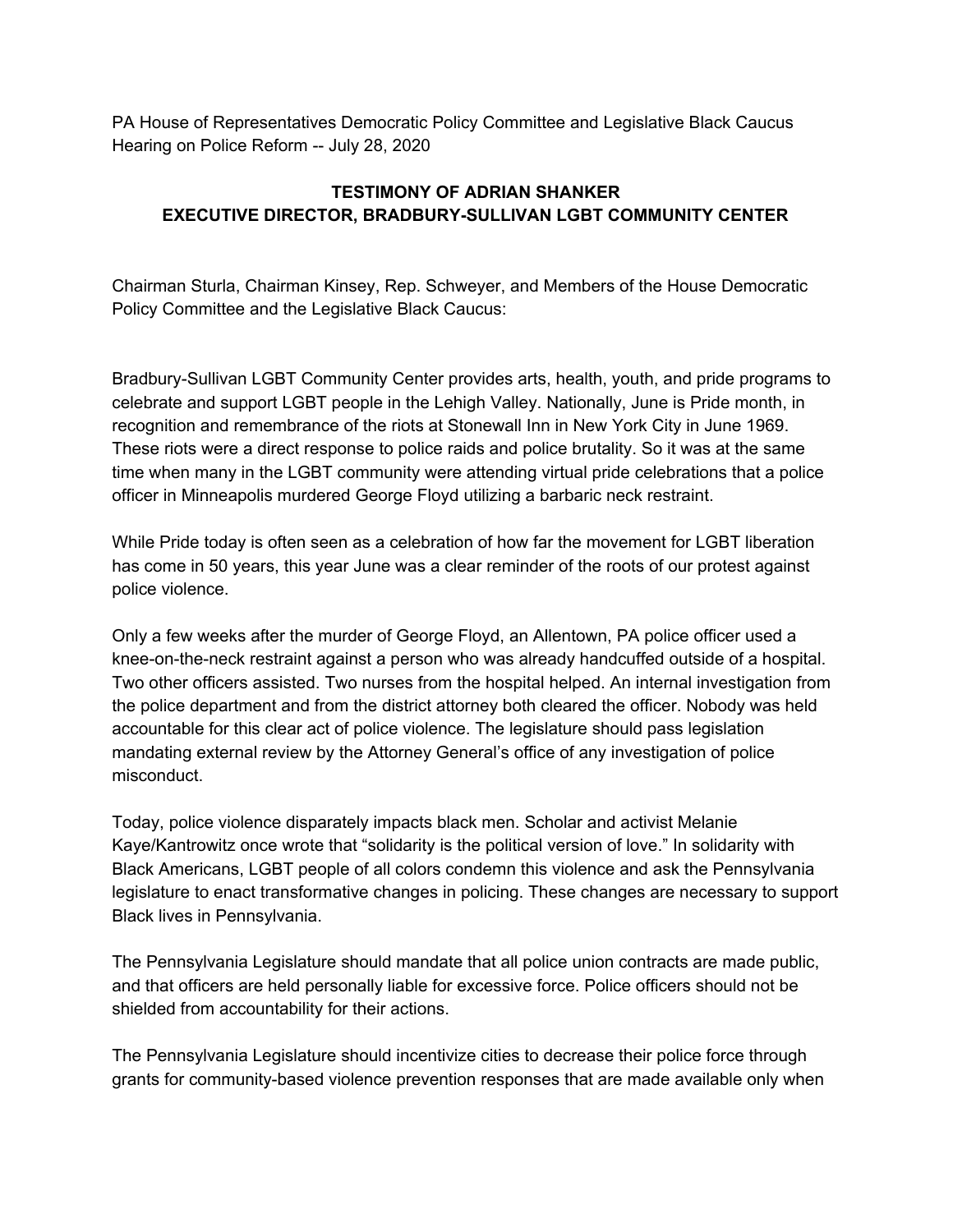municipalities reduce their police department budgets by at least 40%. Pennsylvania must divest from the police and reinvest these resources into communities.

The Pennsylvania legislature should limit the responsibility and the authority of the police and invest in mental health responders who are more capable and qualified than police officers to respond to a variety of situations usually delegated to police.

The Pennsylvania legislature should mandate that state police officers accused of excessive force are immediately suspended during the investigation. If a teacher is accused of causing physical harm to a student, the teacher is put on leave during the investigation. They are not allowed to remain in the classroom during the investigation. It should be no different for the police.

Finally: The Pennsylvania legislature should end the racist practice of predictive policing anywhere it is used in Pennsylvania. When police utilize historic crime data to guess where future crime will occur, they overpolice communities of color and low income neighborhoods.

50 years ago, police violence was an LGBTQ issue because the police continuously raided gay bars and beat up patrons. This well-documented history is a reminder that marginalized populations are not the populations protected by the police. LGBT people affirm that Black Lives Matter and that system-wide transformational changes to policing are necessary. Minor tweaks to a broken system will not lead to different results. The Pennsylvania legislature must take swift action to keep all Pennsylvanians safe from police violence. Legislative action could help to prevent another tragedy like the murder of George Floyd, in a Pennsylvania community like the City of Allentown.

Thank you for holding this hearing today.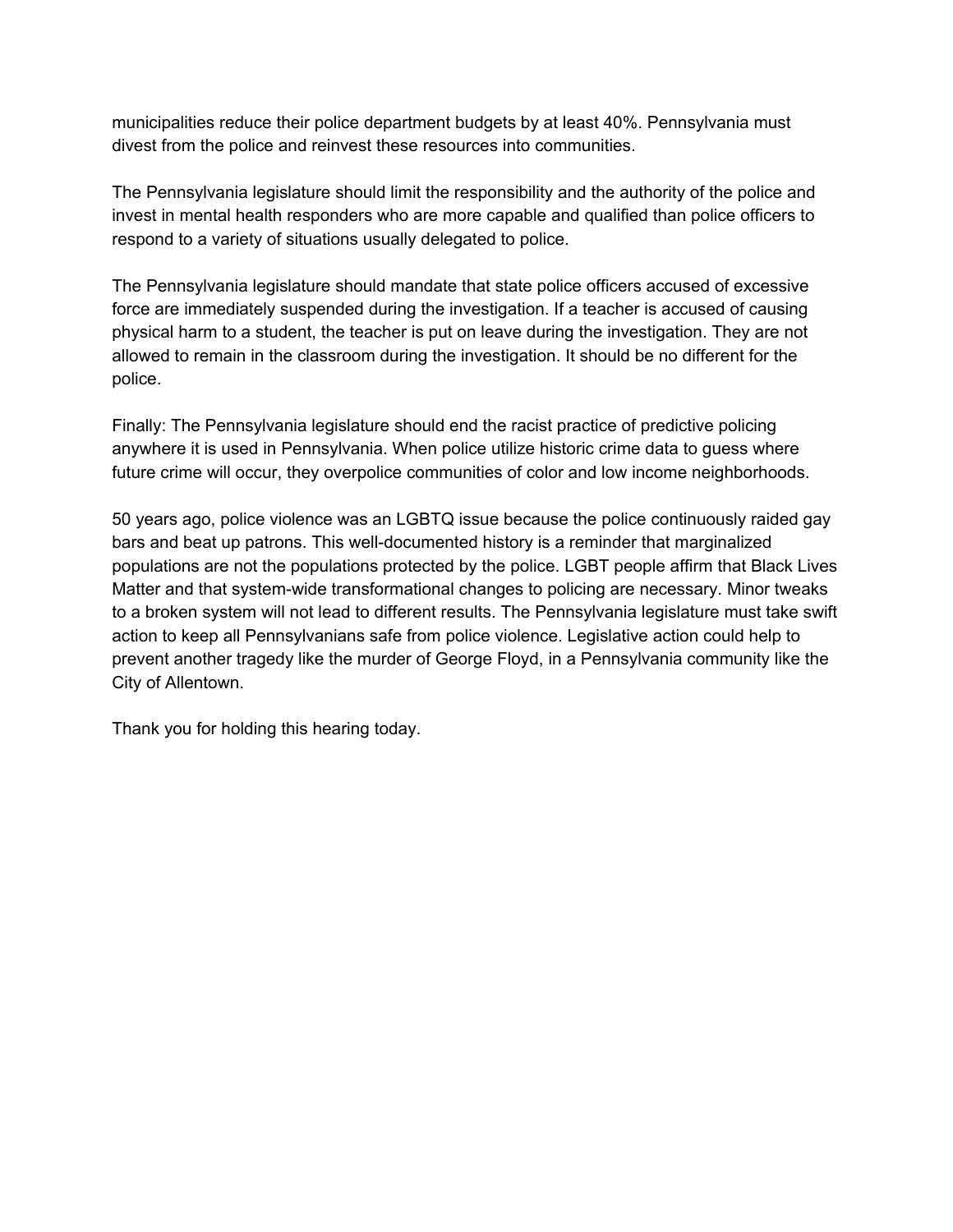# PENNSYLVANIA STATE POLICE TESTIMONY POLICE REFORM HOUSE DEMOCRATIC POLICY COMMITTEE AND PENNSYLVANIA LEGISLATIVE BLACK CAUCUS

JULY 28, 2020



# PREPARED AND SUBMITTED BY

# MAJOR BETH A. READLER

DIRECTOR- POLICY AND LEGISLATIVE AFFAIRS OFFICE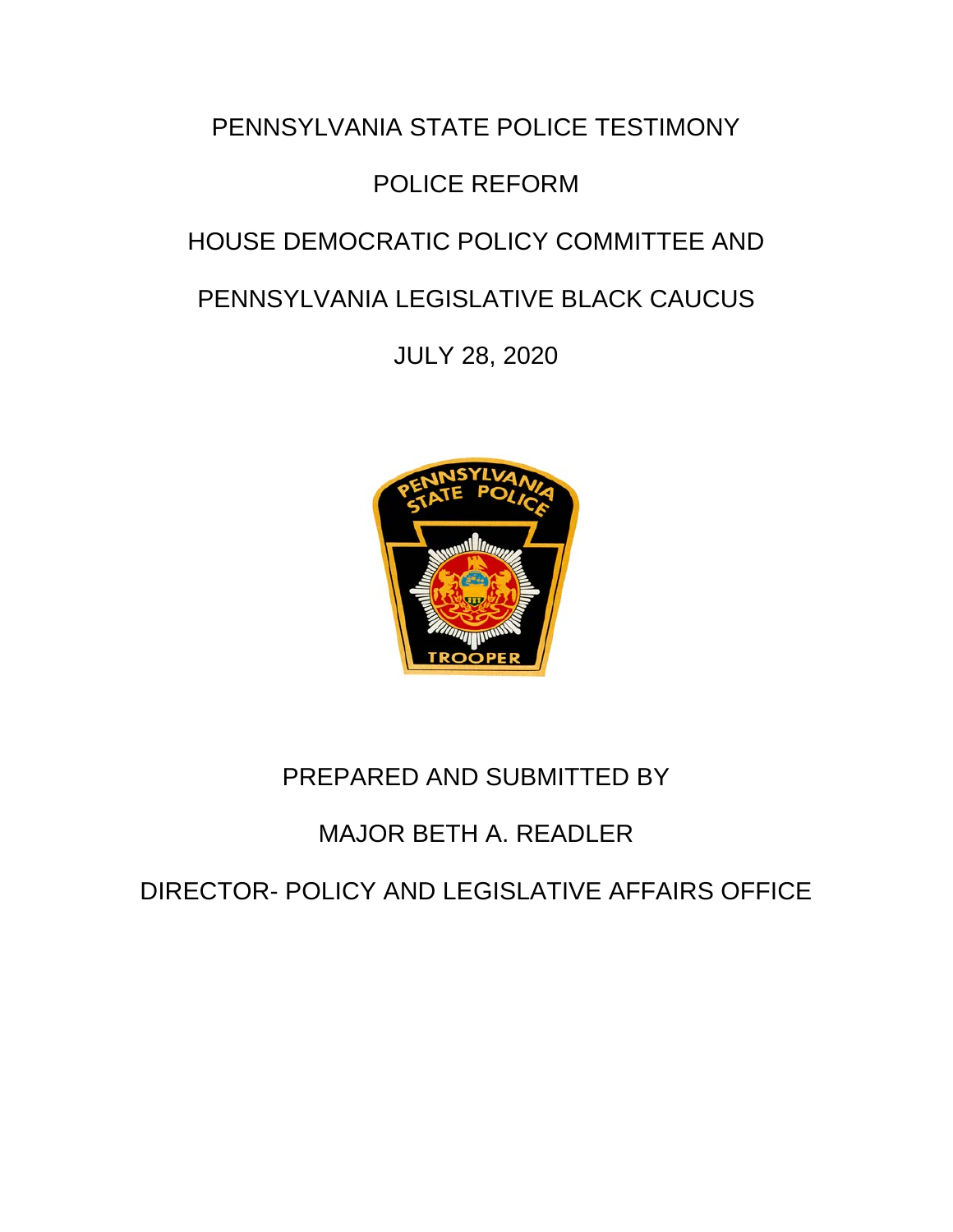Good afternoon, Chairmen Sturla and Kinsey, Vice Chairs Bizzarro and Bullock and members of the House Democratic Policy Committee and Pennsylvania Legislative Black Caucus. I am Major Beth Readler, Director of the Policy and Legislative Affairs Office of the Pennsylvania State Police (PSP). On behalf of the PSP, I appreciate the opportunity to provide written testimony today on police reform matters.

This testimony will detail some of the steps the PSP has taken to improve law enforcement relations with the communities we serve as well as to strengthen training and accountability within our agency. Additionally, it will address a recommendation for legislators to consider in order to help us continue to keep Pennsylvanians safe.

Last month, Governor Wolf outlined several proposals within the realm of police reform and has recently signed an executive order creating the Pennsylvania State Law Enforcement Citizen Advisory Commission in an effort to improve policing practices within law enforcement agencies under his jurisdiction. Members of the General Assembly passed, and the Governor signed into law, two pieces of legislation supported by the PSP. These new laws will assist law enforcement agencies to ensure candidates of the highest standards of professionalism are hired as well as provide law enforcement in Pennsylvania with improved access to mental health services.

PSP is supportive of measures which will provide Pennsylvanians with police services with the utmost levels of transparency, professionalism, and accountability. In fact, we have had a number of policies that proponents of police reform call for in place for some time and we continuously strive to find additional ways to provide quality police services to the citizens and visitors of the Commonwealth.

Many of the steps the PSP has taken to ensure accountability, improve training, and build trust with members of the community are centered around principles of 21<sup>st</sup> Century Policing. For example, PSP recently began posting many of our internal regulations on our public-facing website so the public can experience ease of access and transparency. One of the newest additions to this website is our use of force policy.

Our Heritage Affairs Section (HAS) is a segment of the Department dedicated to preventing, monitoring, responding to, and investigating occurrences of hate crimes in Pennsylvania as well as providing our municipal law enforcement partners with assistance in these investigations and administering training in a number of diversityrelated topics at no cost to the requesting agency. The HAS commands over PSP's Tension Response Teams to assist PSP and upon request, municipal police agencies, with hate or bias crimes or incidents of civil tension. To exemplify the Department's commitment to issues impacting diverse communities, Colonel Evanchick has recently ordered the expansion of HAS and added four Heritage Affairs Liaison Officers to augment our ability to provide other law enforcement agencies training in subject areas to include Cultural Diversity Awareness, Implicit Bias Awareness, Racial Profiling Awareness, Cultural Competency, and Hate Crime Recognition.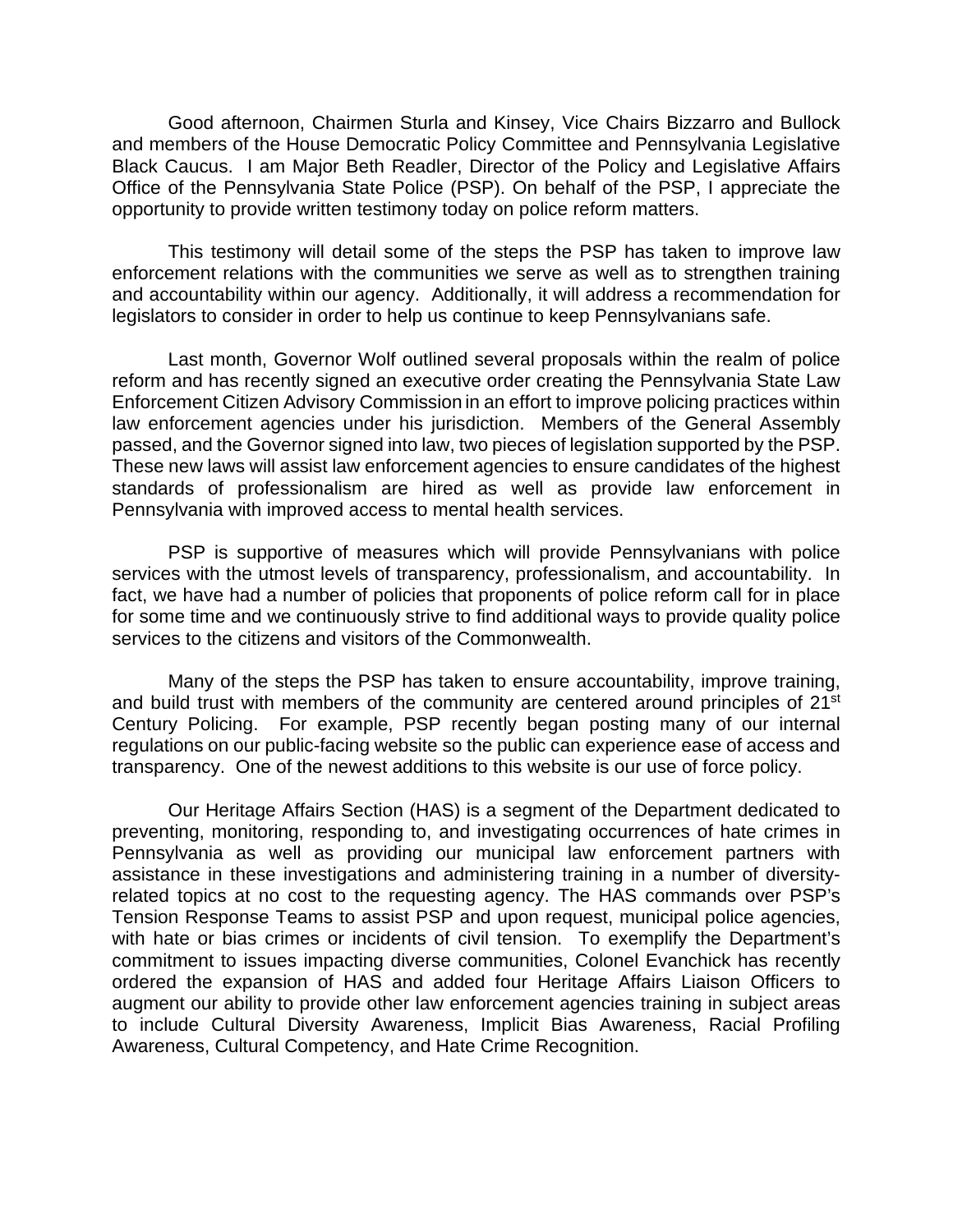PSP is constantly assessing Department policies and regulations pertaining to use of force. In the Spring of 2019, we revised our Tactical Assurance Program, an individualized program designed to build confidence and to reinforce the tactical and survival skills of an involved member/enforcement officer following an officer-involved shooting or serious police incident. PSP also designed and implemented Supplemental Use-of-Force Training designed for members/enforcement officers who demonstrate a need for reinforcement of the Department's policies and trainings as they relate to the proper application of force. Additionally, PSP developed a new communications/deescalation program designed to begin building a Cadet's communication skills early on in training and culminate with assessments of a Cadet's communication/de-escalation skills during scenario-based exercises. The teachings focus on self-awareness, emotional intelligence, decision-making skills, ways to display empathy, improving active and reflective listening skills, multi-cultural awareness, and implicit bias issues. This new training will be administered to the 160<sup>th</sup> Cadet Class, which started at the end of June

For any law enforcement agency to be successful in meeting its responsibilities, it is vitally important to first obtain the respect and confidence of the people. An independent and transparent internal affairs investigation process helps build and maintain the respect and trust of the citizens we proudly serve each and every day. Current PSP regulations establish a prompt, factual, and impartial means to thoroughly investigate complaints, allegations, and use-of-force incidents involving personnel. In the case of certain use-of-force incidents such as those involving officer-involved shootings, outside agencies, including district attorneys or Pennsylvania's Attorney General, provide independent reviews. Additionally, Troopers involved in serious incidents are assigned to Administrative Duty and provided with a number of services, including access to mental health professionals and our Member Assistance Program, among others.

.

PSP's Member Assistance Program was created to provide an emphasis on personnel wellness by offering confidential assistance to PSP personnel and their immediate family members who may be experiencing personal, emotional, psychological, and other medical or health problems. Volunteer Peer Contacts are trained to debrief or defuse enlisted and civilian members after a critical incident such as an officer-involved shooting. Even after a Trooper subsequently returns to duty, Member Assistance is required to conduct periodic check-ins on dates such as the first anniversary of the occurrence. PSP's Member Assistance Program is so successful, it is used as a model by other police agencies interested in developing their own program.

In the aftermath of the tragic death of Mr. George Floyd in Minneapolis, there have been calls by some to "defund the police". It is the PSP's position that this proposal would create a more dangerous environment for Pennsylvanians. PSP is fortunate to enjoy ardent support by Governor Wolf as well as the General Assembly and we are grateful you appreciate that a sufficiently funded police department is one that is better equipped to keep the citizens they serve safe.